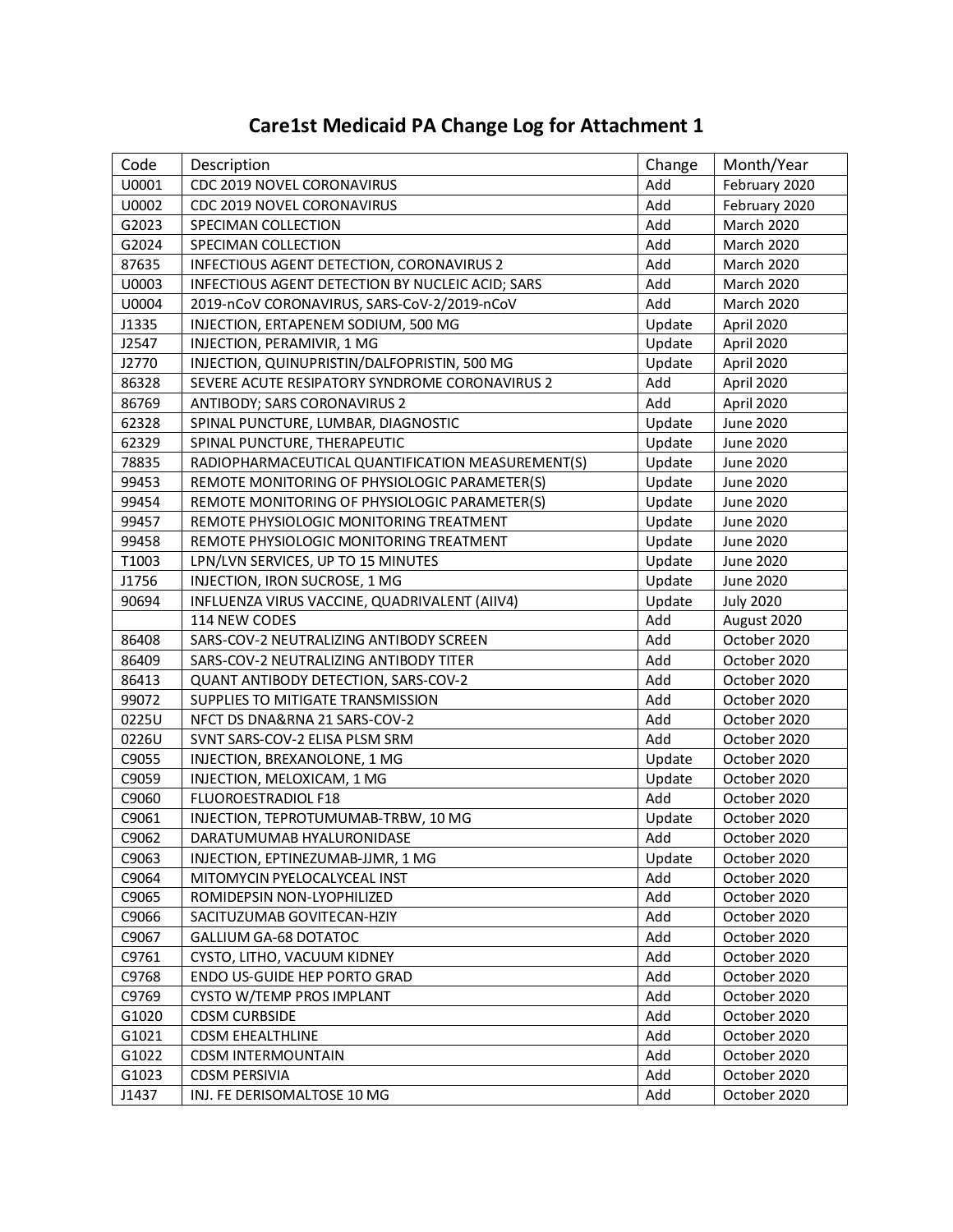| J1632 | INJ., BREXANOLONE, 1 MG                                      | Add    | October 2020      |
|-------|--------------------------------------------------------------|--------|-------------------|
| J1738 | INJ. MELOXICAM 1 MG                                          | Add    | October 2020      |
| J3032 | INJ. EPTINEZUMAB-JJMR 1 MG                                   | Add    | October 2020      |
| J3241 | INJ. TEPROTUMUMAB-TRBW 10 MG                                 | Add    | October 2020      |
| J7351 | INJ BIMATOPROST ITC IMP1MCG                                  | Add    | October 2020      |
| J9227 | INJ. ISATUXIMAB-IRFC 10 MG                                   | Add    | October 2020      |
| J9304 | INJ. PEMETREXED, 10 MG                                       | Add    | October 2020      |
| K1006 | SUCT PUM EXT URINE MGMT SYS                                  | Add    | October 2020      |
| K1007 | BIL HKAF PC S/D MICRO SENSOR                                 | Add    | October 2020      |
| K1009 | SPEECH VOLUME MODULATION SYS                                 | Add    | October 2020      |
| K1010 | INTRAURETHRAL DRAINAG DEVICE                                 | Add    | October 2020      |
| K1011 | ACTI INTRAURETHRAL DRAINAGE                                  | Add    | October 2020      |
| K1012 | <b>CHARGER BASE STATION INTRAUR</b>                          | Add    | October 2020      |
| Q4249 | AMNIPLY, PER SQ CM                                           | Add    | October 2020      |
| Q4250 | AMNIOAMP-MP PER SQ CM                                        | Add    | October 2020      |
| Q4254 | NOVAFIX DL PER SQ CM                                         | Add    | October 2020      |
| Q4255 | REGUARD, TOPICAL USE PER SQ                                  | Add    | October 2020      |
| Q9001 | VA CHAPLAIN ASSESSMENT                                       | Add    | October 2020      |
| Q9002 | VA CHAPLAIN COUNSEL INDIVIDU                                 | Add    | October 2020      |
| Q9003 | VA CHAPLAIN COUNSEL GROUP                                    | Add    | October 2020      |
| T2047 | HAB PREVO WAIVER PER 15                                      | Add    | October 2020      |
| V2524 | CNTCT LENS HYDROPHIL PHOTOCH                                 | Add    | October 2020      |
| 87636 | DETECTION; SARS-CoV 2 [COVID-19] AND TYPES A AND B.          | Add    | October 2020      |
| 87637 | DETECTION; SARS-CoV 2 [COVID-19] AND TYPES A, B AND RSV.     | Add    | October 2020      |
| 0001A | ADM SARSCOV2 30MCG/0.3ML1ST                                  | Add    | December 2020     |
| 0002A | ADM SARSCOV2 30MCG/0.3ML2ND                                  | Add    | December 2020     |
| 91300 | SARSCOV2 VAC 30MCG/0.3ML IM                                  | Add    | December 2020     |
| 0011A | ADM SARSCOV2 100MCG/0.5ML1ST                                 | Add    | December 2020     |
| 0012A | ADM SARSCOV2 100MCG/0.5ML2ND                                 | Add    | December 2020     |
| 91301 | SARSCOV2 VAC 100MCG/0.5ML IM                                 | Add    | December 2020     |
| S9451 | EXERCISE CLASSES, NONPHYSICIAN PROVIDER, PER SESSION         | Update | January 2021      |
| 75565 | CARDIAC MRI FOR VELOCITY FLOW MAPPING                        | Update | <b>March 2021</b> |
| 77078 | CT, BONE MNRL DENSITY STUDY, 1 OR MORE SITES; AXIAL SKELETON | Update | <b>March 2021</b> |
| 93303 | TRANSTHORACIC ECHO; CARDIAC ANOMALIES; COMPLETE              | Update | <b>March 2021</b> |
| 93304 | TRANSTHORACIC ECHO; CARDIAC ANOMALIES; LIMITED OR FLLWUP     | Update | <b>March 2021</b> |
| 93306 | ECHO, TRANSTHORACIC, REAL-TIME (2D), INCLUDES M-MODE         | Update | March 2021        |
| 93307 | ECHO, TRANSTHORACIC, REAL-TIME (2D), INCLUDES M-MODE         | Update | <b>March 2021</b> |
| 93308 | ECHO, TRANSTHORACIC, REAL-TIME (2D), W/ OR W/O M-MODE        | Update | <b>March 2021</b> |
| 93312 | ECHO, TRANSESOPHOGEAL, REAL-TIME (2D), W/ OR W/O M-MODE      | Update | <b>March 2021</b> |
| 93313 | ECHO, TRANSESOPHOGEAL, REAL-TIME (2D), W/ OR W/O M-MODE      | Update | <b>March 2021</b> |
| 93314 | ECHO, TRANSESOPHOGEAL, REAL-TIME (2D), W/ OR W/O M-MODE      | Update | <b>March 2021</b> |
| 93315 | TRANSESOPHAGEAL ECHO CARDIAC ANOMALIES; INCLUDING            | Update | <b>March 2021</b> |
| 93316 | TRANSESOPHAGEAL ECHO CARDIAC ANOMALIES; PLACEMENT            | Update | <b>March 2021</b> |
| 93317 | TRANSESOPHAGEAL ECHO CARDIAC ANOMALIES; IMAGE                | Update | <b>March 2021</b> |
| 93318 | ECHO TRANSESOPHAGEAL MONITORING, REAL TIME 2-D               | Update | <b>March 2021</b> |
| 93320 | DOPPLER ECHO, PULSED AND/OR CONTINUOUS WAVE WITH             | Update | <b>March 2021</b> |
| 93321 | DOPPLER ECHO, PULSED AND/OR CONTINUOUS WAVE WITH             | Update | <b>March 2021</b> |
| 93325 | DOPPLER ECHO COLOR FLOW VELOCITY MAPPING                     | Update | <b>March 2021</b> |
| 93350 | ECHO, TRANSTHORACIC, REAL-TIME WITH 2D IMAGE                 | Update | <b>March 2021</b> |
| 93351 | ECHO TTHRC R-T 2D -+M-MODE REST&STRS CONT ECG                | Update | <b>March 2021</b> |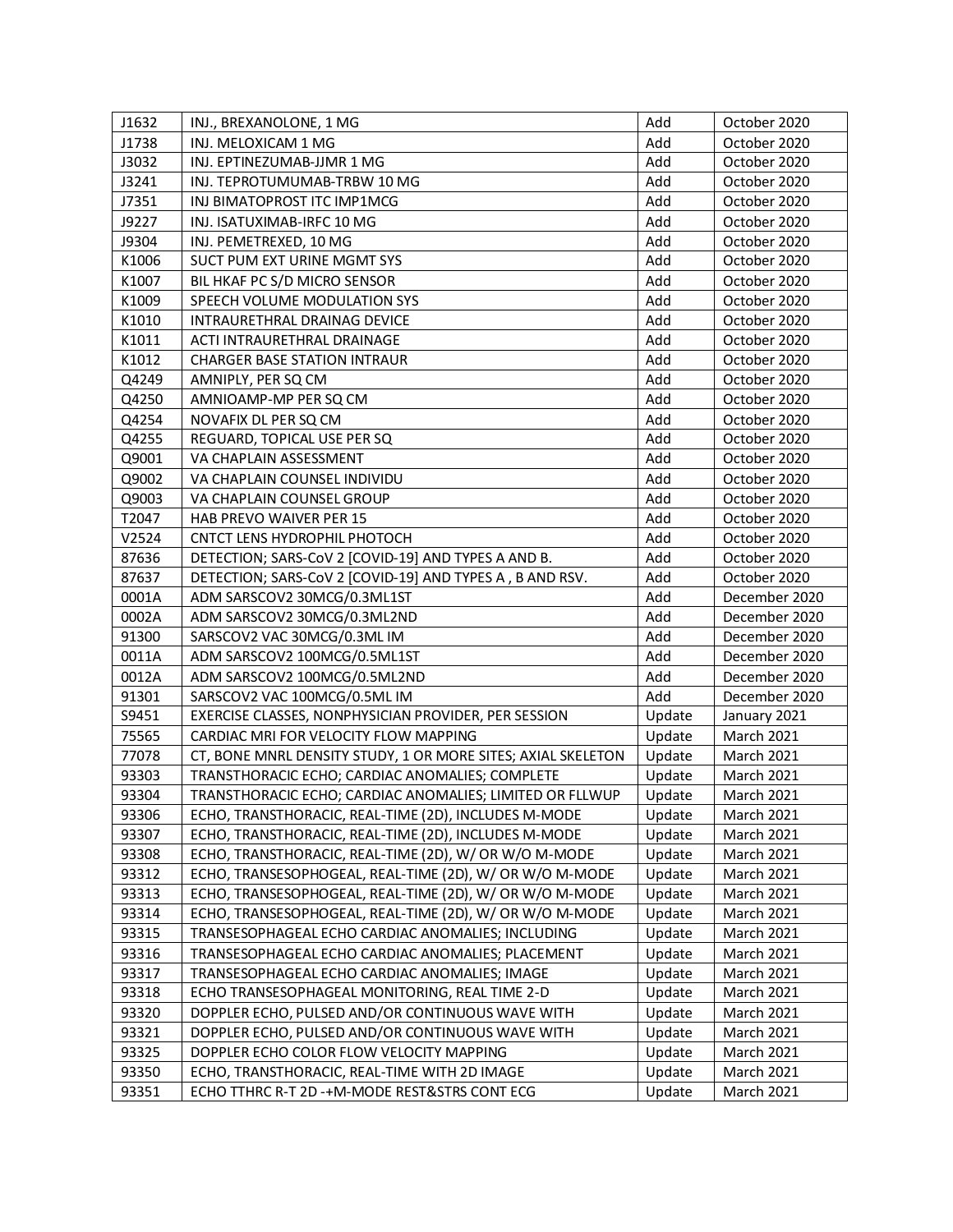| 93356<br>MYOCARDIAL STRAIN IMAGING; SPECKLE TRACKING<br>Update<br><b>March 2021</b><br>91303<br>SARSCOV2 VAC 100MCG/0.5ML IM<br><b>New</b><br><b>March 2021</b><br>0031A<br>ADM SARSCOV2 100MCG/0.5ML1<br><b>New</b><br><b>March 2021</b><br>0242U<br>TARGETED GENOMIC SEQUENCE ANALYSIS PANEL<br>New<br>April 2021<br>0243U<br>OBSTETRICS (PREECLAMPSIA) BIOCHEM ASSAY<br>April 2021<br><b>New</b><br>ONC, DNA, COMPREHENSIVE GENOMIC PROFILING<br>April 2021<br>0244U<br><b>New</b><br>0245U<br>ONC (THYROID), MUTATION ANALYSIS<br>April 2021<br><b>New</b><br>RED BLOOD CELL ANTIGEN TYPING, DNA<br>April 2021<br>0246U<br>New<br>0247U<br>OBSTETRICS (PRETERM BIRTH), INSULIN-LIKE GROWTH FACTOR<br>April 2021<br>New<br>A9592<br>COPPER CU-64, DOTATATE, DIAGNOSTIC<br><b>New</b><br>April 2021<br>C9068<br>COPPER CU-64 DOTATATE DIAG 1 MCI<br><b>New</b><br>April 2021<br>C9069<br>INJ BELANTAMB MAFODONTN-BLMF 0.5 MG<br>New<br>April 2021<br>C9070<br>INJECTION TAFASITAMAB-CXIX 2 MG<br>April 2021<br><b>New</b><br>C9071<br>INJECTION VILTOLARSEN 10 MG<br><b>New</b><br>April 2021<br>C9072<br>INJECTION IMMUNE GLOBULIN 500 MG<br>April 2021<br><b>New</b><br>C9703<br>BREXUCABTAGNE AUTOLCL TO 200 M AUTO<br>April 2021<br><b>New</b><br>C9704<br>INJECTION, LUMASIRAN, 0.5 MG<br>April 2021<br><b>New</b><br>C9122<br>MOMETASONE FUROATE SINUS IMPLANT, 10 MICROGRAMS<br><b>New</b><br>April 2021<br>C9776<br>INTRAOP NEAR-INFRARED FLOURESCENCE IMAGING OF MAJOR<br><b>New</b><br>April 2021<br>C9777<br>ESOPHAGEAL MUCOSAL INTEGRITY TESTING BY ELECTRICAL IMPED<br>New<br>April 2021<br>G2020<br>SERVICES FOR HIGH INTENSITY CLINICAL SERVICES<br>April 2021<br><b>New</b><br>G2172<br>ALL INCLUSIVE PAYMENT FOR SVCS RELATED FOR DEMO PROJECT<br>April 2021<br>New<br>G9870<br>RECEIPT AND ANALYSIS OR REMOTE, ASYNCHRONOUS IMAGES<br>April 2021<br>New<br>H0006<br>ALCOHOL AND/OR DRUG SERVICES; CASE MANAGEMENT<br>Update<br>April 2021<br>ALCOHOL AND/OR DRUG SERVICES; AMBULATORY DETOXIFICATION<br>H0014<br>April 2021<br>Update<br>J1427<br>INJECTION, VILTOLARSEN, 10 MG<br><b>New</b><br>April 2021<br>J1554<br>INJECTION, IG (ASCENIV), 500 MG<br><b>New</b><br>April 2021<br>J7401<br>MOMETASONE FUROATE SINUS IMPLANT, 10 MCG<br>New<br>April 2021<br>J7402<br>MOMETASONE FUROATE SINUS IMPLANT (SINUVA), 10 MCG<br>New<br>April 2021<br>J9037<br>INJ, BELANTAMAB, MAFODONTIN-BLMF, 0.5 MG<br><b>New</b><br>April 2021<br>J9349<br>INJECTION, TAFASITAMAB-CXIX, 2MG<br><b>New</b><br>April 2021<br>K1010<br>INTRAURETHRAL DRAINAG DEVICE<br>April 2021<br><b>New</b><br>K1011<br>April 2021<br>ACTI INTRAURETHRAL DRAINAGE<br><b>New</b><br>April 2021<br>K1012<br><b>CHARGER BASE STATION INTRAUR</b><br>New<br>April 2021<br>K1013<br>ENEMA TUBE, ANY TYPE, REPLACE ONLY, EACH<br>New<br>K1014<br>April 2021<br>ADDITION, ENDOSKELETAL KNEE-SHIN SYSTEM<br>New<br>K1015<br>New<br>April 2021<br>FOOT, ADDUCTUS POSITIONING DEVICE<br>K1016<br>TENS FOR ELECT STIM OF THE TRIGEMINAL NERVE<br>New<br>April 2021<br>K1017<br>MONTHLY SUPPLIES FOR DEVICE CODED AT K1016<br>New<br>April 2021<br>K1018<br>EXTERNAL UP LIMB TREMOR STIM OF THE WRIST<br>April 2021<br>New<br>K1019<br>MONTHLY SUPPLIES FOR DEVICE CODED AT K1018<br>New<br>April 2021<br>K1020<br>April 2021<br>NONINVASIVE VAGUS NERVE STIMULATOR<br>New<br>M0245<br>April 2021<br>IV INFUSION, BAMLANIVIMAB AND ETESEVIMAB<br>New<br>Q0245<br>New<br>April 2021<br>INJECTION, BAMLANIVIMAB AND ETESEVIMAB<br>Q2053<br>BREXUCABTAGENE AUTOLEUCEL, UP TO 200 MILL<br>New<br>April 2021<br>S1091<br>STENT, NONCORONARY, TEMPORARY<br>New<br>April 2021<br>Q5107<br><b>July 2021</b><br>INJECTION, BEVACIZUMAB-AWWB, BIOSIMILAR, (MVASI), 10 MG<br>Update<br>Q5118<br>BEVACIZUMAB-BVZR, BIOSIMILAR (ZIRABEV), 10 MG<br><b>July 2021</b><br>Update | 93352 | ADMIN ECG CONTRAST AGENT                           | Update | <b>March 2021</b> |
|----------------------------------------------------------------------------------------------------------------------------------------------------------------------------------------------------------------------------------------------------------------------------------------------------------------------------------------------------------------------------------------------------------------------------------------------------------------------------------------------------------------------------------------------------------------------------------------------------------------------------------------------------------------------------------------------------------------------------------------------------------------------------------------------------------------------------------------------------------------------------------------------------------------------------------------------------------------------------------------------------------------------------------------------------------------------------------------------------------------------------------------------------------------------------------------------------------------------------------------------------------------------------------------------------------------------------------------------------------------------------------------------------------------------------------------------------------------------------------------------------------------------------------------------------------------------------------------------------------------------------------------------------------------------------------------------------------------------------------------------------------------------------------------------------------------------------------------------------------------------------------------------------------------------------------------------------------------------------------------------------------------------------------------------------------------------------------------------------------------------------------------------------------------------------------------------------------------------------------------------------------------------------------------------------------------------------------------------------------------------------------------------------------------------------------------------------------------------------------------------------------------------------------------------------------------------------------------------------------------------------------------------------------------------------------------------------------------------------------------------------------------------------------------------------------------------------------------------------------------------------------------------------------------------------------------------------------------------------------------------------------------------------------------------------------------------------------------------------------------------------------------------------------------------------------------------------------------------------------------------------------------------------------------------------------------------------------------------------------------------------------------------------------------------------------------------------------------------------------------------------------------------------------------------------------------------------------------------------------------------------------------------------------------------------------------------------------------------------------------------------------------------------------------------------------------------------------------------|-------|----------------------------------------------------|--------|-------------------|
|                                                                                                                                                                                                                                                                                                                                                                                                                                                                                                                                                                                                                                                                                                                                                                                                                                                                                                                                                                                                                                                                                                                                                                                                                                                                                                                                                                                                                                                                                                                                                                                                                                                                                                                                                                                                                                                                                                                                                                                                                                                                                                                                                                                                                                                                                                                                                                                                                                                                                                                                                                                                                                                                                                                                                                                                                                                                                                                                                                                                                                                                                                                                                                                                                                                                                                                                                                                                                                                                                                                                                                                                                                                                                                                                                                                                                                              |       |                                                    |        |                   |
|                                                                                                                                                                                                                                                                                                                                                                                                                                                                                                                                                                                                                                                                                                                                                                                                                                                                                                                                                                                                                                                                                                                                                                                                                                                                                                                                                                                                                                                                                                                                                                                                                                                                                                                                                                                                                                                                                                                                                                                                                                                                                                                                                                                                                                                                                                                                                                                                                                                                                                                                                                                                                                                                                                                                                                                                                                                                                                                                                                                                                                                                                                                                                                                                                                                                                                                                                                                                                                                                                                                                                                                                                                                                                                                                                                                                                                              |       |                                                    |        |                   |
|                                                                                                                                                                                                                                                                                                                                                                                                                                                                                                                                                                                                                                                                                                                                                                                                                                                                                                                                                                                                                                                                                                                                                                                                                                                                                                                                                                                                                                                                                                                                                                                                                                                                                                                                                                                                                                                                                                                                                                                                                                                                                                                                                                                                                                                                                                                                                                                                                                                                                                                                                                                                                                                                                                                                                                                                                                                                                                                                                                                                                                                                                                                                                                                                                                                                                                                                                                                                                                                                                                                                                                                                                                                                                                                                                                                                                                              |       |                                                    |        |                   |
|                                                                                                                                                                                                                                                                                                                                                                                                                                                                                                                                                                                                                                                                                                                                                                                                                                                                                                                                                                                                                                                                                                                                                                                                                                                                                                                                                                                                                                                                                                                                                                                                                                                                                                                                                                                                                                                                                                                                                                                                                                                                                                                                                                                                                                                                                                                                                                                                                                                                                                                                                                                                                                                                                                                                                                                                                                                                                                                                                                                                                                                                                                                                                                                                                                                                                                                                                                                                                                                                                                                                                                                                                                                                                                                                                                                                                                              |       |                                                    |        |                   |
|                                                                                                                                                                                                                                                                                                                                                                                                                                                                                                                                                                                                                                                                                                                                                                                                                                                                                                                                                                                                                                                                                                                                                                                                                                                                                                                                                                                                                                                                                                                                                                                                                                                                                                                                                                                                                                                                                                                                                                                                                                                                                                                                                                                                                                                                                                                                                                                                                                                                                                                                                                                                                                                                                                                                                                                                                                                                                                                                                                                                                                                                                                                                                                                                                                                                                                                                                                                                                                                                                                                                                                                                                                                                                                                                                                                                                                              |       |                                                    |        |                   |
|                                                                                                                                                                                                                                                                                                                                                                                                                                                                                                                                                                                                                                                                                                                                                                                                                                                                                                                                                                                                                                                                                                                                                                                                                                                                                                                                                                                                                                                                                                                                                                                                                                                                                                                                                                                                                                                                                                                                                                                                                                                                                                                                                                                                                                                                                                                                                                                                                                                                                                                                                                                                                                                                                                                                                                                                                                                                                                                                                                                                                                                                                                                                                                                                                                                                                                                                                                                                                                                                                                                                                                                                                                                                                                                                                                                                                                              |       |                                                    |        |                   |
|                                                                                                                                                                                                                                                                                                                                                                                                                                                                                                                                                                                                                                                                                                                                                                                                                                                                                                                                                                                                                                                                                                                                                                                                                                                                                                                                                                                                                                                                                                                                                                                                                                                                                                                                                                                                                                                                                                                                                                                                                                                                                                                                                                                                                                                                                                                                                                                                                                                                                                                                                                                                                                                                                                                                                                                                                                                                                                                                                                                                                                                                                                                                                                                                                                                                                                                                                                                                                                                                                                                                                                                                                                                                                                                                                                                                                                              |       |                                                    |        |                   |
|                                                                                                                                                                                                                                                                                                                                                                                                                                                                                                                                                                                                                                                                                                                                                                                                                                                                                                                                                                                                                                                                                                                                                                                                                                                                                                                                                                                                                                                                                                                                                                                                                                                                                                                                                                                                                                                                                                                                                                                                                                                                                                                                                                                                                                                                                                                                                                                                                                                                                                                                                                                                                                                                                                                                                                                                                                                                                                                                                                                                                                                                                                                                                                                                                                                                                                                                                                                                                                                                                                                                                                                                                                                                                                                                                                                                                                              |       |                                                    |        |                   |
|                                                                                                                                                                                                                                                                                                                                                                                                                                                                                                                                                                                                                                                                                                                                                                                                                                                                                                                                                                                                                                                                                                                                                                                                                                                                                                                                                                                                                                                                                                                                                                                                                                                                                                                                                                                                                                                                                                                                                                                                                                                                                                                                                                                                                                                                                                                                                                                                                                                                                                                                                                                                                                                                                                                                                                                                                                                                                                                                                                                                                                                                                                                                                                                                                                                                                                                                                                                                                                                                                                                                                                                                                                                                                                                                                                                                                                              |       |                                                    |        |                   |
|                                                                                                                                                                                                                                                                                                                                                                                                                                                                                                                                                                                                                                                                                                                                                                                                                                                                                                                                                                                                                                                                                                                                                                                                                                                                                                                                                                                                                                                                                                                                                                                                                                                                                                                                                                                                                                                                                                                                                                                                                                                                                                                                                                                                                                                                                                                                                                                                                                                                                                                                                                                                                                                                                                                                                                                                                                                                                                                                                                                                                                                                                                                                                                                                                                                                                                                                                                                                                                                                                                                                                                                                                                                                                                                                                                                                                                              |       |                                                    |        |                   |
|                                                                                                                                                                                                                                                                                                                                                                                                                                                                                                                                                                                                                                                                                                                                                                                                                                                                                                                                                                                                                                                                                                                                                                                                                                                                                                                                                                                                                                                                                                                                                                                                                                                                                                                                                                                                                                                                                                                                                                                                                                                                                                                                                                                                                                                                                                                                                                                                                                                                                                                                                                                                                                                                                                                                                                                                                                                                                                                                                                                                                                                                                                                                                                                                                                                                                                                                                                                                                                                                                                                                                                                                                                                                                                                                                                                                                                              |       |                                                    |        |                   |
|                                                                                                                                                                                                                                                                                                                                                                                                                                                                                                                                                                                                                                                                                                                                                                                                                                                                                                                                                                                                                                                                                                                                                                                                                                                                                                                                                                                                                                                                                                                                                                                                                                                                                                                                                                                                                                                                                                                                                                                                                                                                                                                                                                                                                                                                                                                                                                                                                                                                                                                                                                                                                                                                                                                                                                                                                                                                                                                                                                                                                                                                                                                                                                                                                                                                                                                                                                                                                                                                                                                                                                                                                                                                                                                                                                                                                                              |       |                                                    |        |                   |
|                                                                                                                                                                                                                                                                                                                                                                                                                                                                                                                                                                                                                                                                                                                                                                                                                                                                                                                                                                                                                                                                                                                                                                                                                                                                                                                                                                                                                                                                                                                                                                                                                                                                                                                                                                                                                                                                                                                                                                                                                                                                                                                                                                                                                                                                                                                                                                                                                                                                                                                                                                                                                                                                                                                                                                                                                                                                                                                                                                                                                                                                                                                                                                                                                                                                                                                                                                                                                                                                                                                                                                                                                                                                                                                                                                                                                                              |       |                                                    |        |                   |
|                                                                                                                                                                                                                                                                                                                                                                                                                                                                                                                                                                                                                                                                                                                                                                                                                                                                                                                                                                                                                                                                                                                                                                                                                                                                                                                                                                                                                                                                                                                                                                                                                                                                                                                                                                                                                                                                                                                                                                                                                                                                                                                                                                                                                                                                                                                                                                                                                                                                                                                                                                                                                                                                                                                                                                                                                                                                                                                                                                                                                                                                                                                                                                                                                                                                                                                                                                                                                                                                                                                                                                                                                                                                                                                                                                                                                                              |       |                                                    |        |                   |
|                                                                                                                                                                                                                                                                                                                                                                                                                                                                                                                                                                                                                                                                                                                                                                                                                                                                                                                                                                                                                                                                                                                                                                                                                                                                                                                                                                                                                                                                                                                                                                                                                                                                                                                                                                                                                                                                                                                                                                                                                                                                                                                                                                                                                                                                                                                                                                                                                                                                                                                                                                                                                                                                                                                                                                                                                                                                                                                                                                                                                                                                                                                                                                                                                                                                                                                                                                                                                                                                                                                                                                                                                                                                                                                                                                                                                                              |       |                                                    |        |                   |
|                                                                                                                                                                                                                                                                                                                                                                                                                                                                                                                                                                                                                                                                                                                                                                                                                                                                                                                                                                                                                                                                                                                                                                                                                                                                                                                                                                                                                                                                                                                                                                                                                                                                                                                                                                                                                                                                                                                                                                                                                                                                                                                                                                                                                                                                                                                                                                                                                                                                                                                                                                                                                                                                                                                                                                                                                                                                                                                                                                                                                                                                                                                                                                                                                                                                                                                                                                                                                                                                                                                                                                                                                                                                                                                                                                                                                                              |       |                                                    |        |                   |
|                                                                                                                                                                                                                                                                                                                                                                                                                                                                                                                                                                                                                                                                                                                                                                                                                                                                                                                                                                                                                                                                                                                                                                                                                                                                                                                                                                                                                                                                                                                                                                                                                                                                                                                                                                                                                                                                                                                                                                                                                                                                                                                                                                                                                                                                                                                                                                                                                                                                                                                                                                                                                                                                                                                                                                                                                                                                                                                                                                                                                                                                                                                                                                                                                                                                                                                                                                                                                                                                                                                                                                                                                                                                                                                                                                                                                                              |       |                                                    |        |                   |
|                                                                                                                                                                                                                                                                                                                                                                                                                                                                                                                                                                                                                                                                                                                                                                                                                                                                                                                                                                                                                                                                                                                                                                                                                                                                                                                                                                                                                                                                                                                                                                                                                                                                                                                                                                                                                                                                                                                                                                                                                                                                                                                                                                                                                                                                                                                                                                                                                                                                                                                                                                                                                                                                                                                                                                                                                                                                                                                                                                                                                                                                                                                                                                                                                                                                                                                                                                                                                                                                                                                                                                                                                                                                                                                                                                                                                                              |       |                                                    |        |                   |
|                                                                                                                                                                                                                                                                                                                                                                                                                                                                                                                                                                                                                                                                                                                                                                                                                                                                                                                                                                                                                                                                                                                                                                                                                                                                                                                                                                                                                                                                                                                                                                                                                                                                                                                                                                                                                                                                                                                                                                                                                                                                                                                                                                                                                                                                                                                                                                                                                                                                                                                                                                                                                                                                                                                                                                                                                                                                                                                                                                                                                                                                                                                                                                                                                                                                                                                                                                                                                                                                                                                                                                                                                                                                                                                                                                                                                                              |       |                                                    |        |                   |
|                                                                                                                                                                                                                                                                                                                                                                                                                                                                                                                                                                                                                                                                                                                                                                                                                                                                                                                                                                                                                                                                                                                                                                                                                                                                                                                                                                                                                                                                                                                                                                                                                                                                                                                                                                                                                                                                                                                                                                                                                                                                                                                                                                                                                                                                                                                                                                                                                                                                                                                                                                                                                                                                                                                                                                                                                                                                                                                                                                                                                                                                                                                                                                                                                                                                                                                                                                                                                                                                                                                                                                                                                                                                                                                                                                                                                                              |       |                                                    |        |                   |
|                                                                                                                                                                                                                                                                                                                                                                                                                                                                                                                                                                                                                                                                                                                                                                                                                                                                                                                                                                                                                                                                                                                                                                                                                                                                                                                                                                                                                                                                                                                                                                                                                                                                                                                                                                                                                                                                                                                                                                                                                                                                                                                                                                                                                                                                                                                                                                                                                                                                                                                                                                                                                                                                                                                                                                                                                                                                                                                                                                                                                                                                                                                                                                                                                                                                                                                                                                                                                                                                                                                                                                                                                                                                                                                                                                                                                                              |       |                                                    |        |                   |
|                                                                                                                                                                                                                                                                                                                                                                                                                                                                                                                                                                                                                                                                                                                                                                                                                                                                                                                                                                                                                                                                                                                                                                                                                                                                                                                                                                                                                                                                                                                                                                                                                                                                                                                                                                                                                                                                                                                                                                                                                                                                                                                                                                                                                                                                                                                                                                                                                                                                                                                                                                                                                                                                                                                                                                                                                                                                                                                                                                                                                                                                                                                                                                                                                                                                                                                                                                                                                                                                                                                                                                                                                                                                                                                                                                                                                                              |       |                                                    |        |                   |
|                                                                                                                                                                                                                                                                                                                                                                                                                                                                                                                                                                                                                                                                                                                                                                                                                                                                                                                                                                                                                                                                                                                                                                                                                                                                                                                                                                                                                                                                                                                                                                                                                                                                                                                                                                                                                                                                                                                                                                                                                                                                                                                                                                                                                                                                                                                                                                                                                                                                                                                                                                                                                                                                                                                                                                                                                                                                                                                                                                                                                                                                                                                                                                                                                                                                                                                                                                                                                                                                                                                                                                                                                                                                                                                                                                                                                                              |       |                                                    |        |                   |
|                                                                                                                                                                                                                                                                                                                                                                                                                                                                                                                                                                                                                                                                                                                                                                                                                                                                                                                                                                                                                                                                                                                                                                                                                                                                                                                                                                                                                                                                                                                                                                                                                                                                                                                                                                                                                                                                                                                                                                                                                                                                                                                                                                                                                                                                                                                                                                                                                                                                                                                                                                                                                                                                                                                                                                                                                                                                                                                                                                                                                                                                                                                                                                                                                                                                                                                                                                                                                                                                                                                                                                                                                                                                                                                                                                                                                                              |       |                                                    |        |                   |
|                                                                                                                                                                                                                                                                                                                                                                                                                                                                                                                                                                                                                                                                                                                                                                                                                                                                                                                                                                                                                                                                                                                                                                                                                                                                                                                                                                                                                                                                                                                                                                                                                                                                                                                                                                                                                                                                                                                                                                                                                                                                                                                                                                                                                                                                                                                                                                                                                                                                                                                                                                                                                                                                                                                                                                                                                                                                                                                                                                                                                                                                                                                                                                                                                                                                                                                                                                                                                                                                                                                                                                                                                                                                                                                                                                                                                                              |       |                                                    |        |                   |
|                                                                                                                                                                                                                                                                                                                                                                                                                                                                                                                                                                                                                                                                                                                                                                                                                                                                                                                                                                                                                                                                                                                                                                                                                                                                                                                                                                                                                                                                                                                                                                                                                                                                                                                                                                                                                                                                                                                                                                                                                                                                                                                                                                                                                                                                                                                                                                                                                                                                                                                                                                                                                                                                                                                                                                                                                                                                                                                                                                                                                                                                                                                                                                                                                                                                                                                                                                                                                                                                                                                                                                                                                                                                                                                                                                                                                                              |       |                                                    |        |                   |
|                                                                                                                                                                                                                                                                                                                                                                                                                                                                                                                                                                                                                                                                                                                                                                                                                                                                                                                                                                                                                                                                                                                                                                                                                                                                                                                                                                                                                                                                                                                                                                                                                                                                                                                                                                                                                                                                                                                                                                                                                                                                                                                                                                                                                                                                                                                                                                                                                                                                                                                                                                                                                                                                                                                                                                                                                                                                                                                                                                                                                                                                                                                                                                                                                                                                                                                                                                                                                                                                                                                                                                                                                                                                                                                                                                                                                                              |       |                                                    |        |                   |
|                                                                                                                                                                                                                                                                                                                                                                                                                                                                                                                                                                                                                                                                                                                                                                                                                                                                                                                                                                                                                                                                                                                                                                                                                                                                                                                                                                                                                                                                                                                                                                                                                                                                                                                                                                                                                                                                                                                                                                                                                                                                                                                                                                                                                                                                                                                                                                                                                                                                                                                                                                                                                                                                                                                                                                                                                                                                                                                                                                                                                                                                                                                                                                                                                                                                                                                                                                                                                                                                                                                                                                                                                                                                                                                                                                                                                                              |       |                                                    |        |                   |
|                                                                                                                                                                                                                                                                                                                                                                                                                                                                                                                                                                                                                                                                                                                                                                                                                                                                                                                                                                                                                                                                                                                                                                                                                                                                                                                                                                                                                                                                                                                                                                                                                                                                                                                                                                                                                                                                                                                                                                                                                                                                                                                                                                                                                                                                                                                                                                                                                                                                                                                                                                                                                                                                                                                                                                                                                                                                                                                                                                                                                                                                                                                                                                                                                                                                                                                                                                                                                                                                                                                                                                                                                                                                                                                                                                                                                                              |       |                                                    |        |                   |
|                                                                                                                                                                                                                                                                                                                                                                                                                                                                                                                                                                                                                                                                                                                                                                                                                                                                                                                                                                                                                                                                                                                                                                                                                                                                                                                                                                                                                                                                                                                                                                                                                                                                                                                                                                                                                                                                                                                                                                                                                                                                                                                                                                                                                                                                                                                                                                                                                                                                                                                                                                                                                                                                                                                                                                                                                                                                                                                                                                                                                                                                                                                                                                                                                                                                                                                                                                                                                                                                                                                                                                                                                                                                                                                                                                                                                                              |       |                                                    |        |                   |
|                                                                                                                                                                                                                                                                                                                                                                                                                                                                                                                                                                                                                                                                                                                                                                                                                                                                                                                                                                                                                                                                                                                                                                                                                                                                                                                                                                                                                                                                                                                                                                                                                                                                                                                                                                                                                                                                                                                                                                                                                                                                                                                                                                                                                                                                                                                                                                                                                                                                                                                                                                                                                                                                                                                                                                                                                                                                                                                                                                                                                                                                                                                                                                                                                                                                                                                                                                                                                                                                                                                                                                                                                                                                                                                                                                                                                                              |       |                                                    |        |                   |
|                                                                                                                                                                                                                                                                                                                                                                                                                                                                                                                                                                                                                                                                                                                                                                                                                                                                                                                                                                                                                                                                                                                                                                                                                                                                                                                                                                                                                                                                                                                                                                                                                                                                                                                                                                                                                                                                                                                                                                                                                                                                                                                                                                                                                                                                                                                                                                                                                                                                                                                                                                                                                                                                                                                                                                                                                                                                                                                                                                                                                                                                                                                                                                                                                                                                                                                                                                                                                                                                                                                                                                                                                                                                                                                                                                                                                                              |       |                                                    |        |                   |
|                                                                                                                                                                                                                                                                                                                                                                                                                                                                                                                                                                                                                                                                                                                                                                                                                                                                                                                                                                                                                                                                                                                                                                                                                                                                                                                                                                                                                                                                                                                                                                                                                                                                                                                                                                                                                                                                                                                                                                                                                                                                                                                                                                                                                                                                                                                                                                                                                                                                                                                                                                                                                                                                                                                                                                                                                                                                                                                                                                                                                                                                                                                                                                                                                                                                                                                                                                                                                                                                                                                                                                                                                                                                                                                                                                                                                                              |       |                                                    |        |                   |
|                                                                                                                                                                                                                                                                                                                                                                                                                                                                                                                                                                                                                                                                                                                                                                                                                                                                                                                                                                                                                                                                                                                                                                                                                                                                                                                                                                                                                                                                                                                                                                                                                                                                                                                                                                                                                                                                                                                                                                                                                                                                                                                                                                                                                                                                                                                                                                                                                                                                                                                                                                                                                                                                                                                                                                                                                                                                                                                                                                                                                                                                                                                                                                                                                                                                                                                                                                                                                                                                                                                                                                                                                                                                                                                                                                                                                                              |       |                                                    |        |                   |
|                                                                                                                                                                                                                                                                                                                                                                                                                                                                                                                                                                                                                                                                                                                                                                                                                                                                                                                                                                                                                                                                                                                                                                                                                                                                                                                                                                                                                                                                                                                                                                                                                                                                                                                                                                                                                                                                                                                                                                                                                                                                                                                                                                                                                                                                                                                                                                                                                                                                                                                                                                                                                                                                                                                                                                                                                                                                                                                                                                                                                                                                                                                                                                                                                                                                                                                                                                                                                                                                                                                                                                                                                                                                                                                                                                                                                                              |       |                                                    |        |                   |
|                                                                                                                                                                                                                                                                                                                                                                                                                                                                                                                                                                                                                                                                                                                                                                                                                                                                                                                                                                                                                                                                                                                                                                                                                                                                                                                                                                                                                                                                                                                                                                                                                                                                                                                                                                                                                                                                                                                                                                                                                                                                                                                                                                                                                                                                                                                                                                                                                                                                                                                                                                                                                                                                                                                                                                                                                                                                                                                                                                                                                                                                                                                                                                                                                                                                                                                                                                                                                                                                                                                                                                                                                                                                                                                                                                                                                                              |       |                                                    |        |                   |
|                                                                                                                                                                                                                                                                                                                                                                                                                                                                                                                                                                                                                                                                                                                                                                                                                                                                                                                                                                                                                                                                                                                                                                                                                                                                                                                                                                                                                                                                                                                                                                                                                                                                                                                                                                                                                                                                                                                                                                                                                                                                                                                                                                                                                                                                                                                                                                                                                                                                                                                                                                                                                                                                                                                                                                                                                                                                                                                                                                                                                                                                                                                                                                                                                                                                                                                                                                                                                                                                                                                                                                                                                                                                                                                                                                                                                                              |       |                                                    |        |                   |
|                                                                                                                                                                                                                                                                                                                                                                                                                                                                                                                                                                                                                                                                                                                                                                                                                                                                                                                                                                                                                                                                                                                                                                                                                                                                                                                                                                                                                                                                                                                                                                                                                                                                                                                                                                                                                                                                                                                                                                                                                                                                                                                                                                                                                                                                                                                                                                                                                                                                                                                                                                                                                                                                                                                                                                                                                                                                                                                                                                                                                                                                                                                                                                                                                                                                                                                                                                                                                                                                                                                                                                                                                                                                                                                                                                                                                                              |       |                                                    |        |                   |
|                                                                                                                                                                                                                                                                                                                                                                                                                                                                                                                                                                                                                                                                                                                                                                                                                                                                                                                                                                                                                                                                                                                                                                                                                                                                                                                                                                                                                                                                                                                                                                                                                                                                                                                                                                                                                                                                                                                                                                                                                                                                                                                                                                                                                                                                                                                                                                                                                                                                                                                                                                                                                                                                                                                                                                                                                                                                                                                                                                                                                                                                                                                                                                                                                                                                                                                                                                                                                                                                                                                                                                                                                                                                                                                                                                                                                                              |       |                                                    |        |                   |
|                                                                                                                                                                                                                                                                                                                                                                                                                                                                                                                                                                                                                                                                                                                                                                                                                                                                                                                                                                                                                                                                                                                                                                                                                                                                                                                                                                                                                                                                                                                                                                                                                                                                                                                                                                                                                                                                                                                                                                                                                                                                                                                                                                                                                                                                                                                                                                                                                                                                                                                                                                                                                                                                                                                                                                                                                                                                                                                                                                                                                                                                                                                                                                                                                                                                                                                                                                                                                                                                                                                                                                                                                                                                                                                                                                                                                                              |       |                                                    |        |                   |
|                                                                                                                                                                                                                                                                                                                                                                                                                                                                                                                                                                                                                                                                                                                                                                                                                                                                                                                                                                                                                                                                                                                                                                                                                                                                                                                                                                                                                                                                                                                                                                                                                                                                                                                                                                                                                                                                                                                                                                                                                                                                                                                                                                                                                                                                                                                                                                                                                                                                                                                                                                                                                                                                                                                                                                                                                                                                                                                                                                                                                                                                                                                                                                                                                                                                                                                                                                                                                                                                                                                                                                                                                                                                                                                                                                                                                                              |       |                                                    |        |                   |
|                                                                                                                                                                                                                                                                                                                                                                                                                                                                                                                                                                                                                                                                                                                                                                                                                                                                                                                                                                                                                                                                                                                                                                                                                                                                                                                                                                                                                                                                                                                                                                                                                                                                                                                                                                                                                                                                                                                                                                                                                                                                                                                                                                                                                                                                                                                                                                                                                                                                                                                                                                                                                                                                                                                                                                                                                                                                                                                                                                                                                                                                                                                                                                                                                                                                                                                                                                                                                                                                                                                                                                                                                                                                                                                                                                                                                                              |       |                                                    |        |                   |
|                                                                                                                                                                                                                                                                                                                                                                                                                                                                                                                                                                                                                                                                                                                                                                                                                                                                                                                                                                                                                                                                                                                                                                                                                                                                                                                                                                                                                                                                                                                                                                                                                                                                                                                                                                                                                                                                                                                                                                                                                                                                                                                                                                                                                                                                                                                                                                                                                                                                                                                                                                                                                                                                                                                                                                                                                                                                                                                                                                                                                                                                                                                                                                                                                                                                                                                                                                                                                                                                                                                                                                                                                                                                                                                                                                                                                                              |       |                                                    |        |                   |
|                                                                                                                                                                                                                                                                                                                                                                                                                                                                                                                                                                                                                                                                                                                                                                                                                                                                                                                                                                                                                                                                                                                                                                                                                                                                                                                                                                                                                                                                                                                                                                                                                                                                                                                                                                                                                                                                                                                                                                                                                                                                                                                                                                                                                                                                                                                                                                                                                                                                                                                                                                                                                                                                                                                                                                                                                                                                                                                                                                                                                                                                                                                                                                                                                                                                                                                                                                                                                                                                                                                                                                                                                                                                                                                                                                                                                                              |       |                                                    |        |                   |
|                                                                                                                                                                                                                                                                                                                                                                                                                                                                                                                                                                                                                                                                                                                                                                                                                                                                                                                                                                                                                                                                                                                                                                                                                                                                                                                                                                                                                                                                                                                                                                                                                                                                                                                                                                                                                                                                                                                                                                                                                                                                                                                                                                                                                                                                                                                                                                                                                                                                                                                                                                                                                                                                                                                                                                                                                                                                                                                                                                                                                                                                                                                                                                                                                                                                                                                                                                                                                                                                                                                                                                                                                                                                                                                                                                                                                                              |       |                                                    |        |                   |
|                                                                                                                                                                                                                                                                                                                                                                                                                                                                                                                                                                                                                                                                                                                                                                                                                                                                                                                                                                                                                                                                                                                                                                                                                                                                                                                                                                                                                                                                                                                                                                                                                                                                                                                                                                                                                                                                                                                                                                                                                                                                                                                                                                                                                                                                                                                                                                                                                                                                                                                                                                                                                                                                                                                                                                                                                                                                                                                                                                                                                                                                                                                                                                                                                                                                                                                                                                                                                                                                                                                                                                                                                                                                                                                                                                                                                                              |       |                                                    |        |                   |
|                                                                                                                                                                                                                                                                                                                                                                                                                                                                                                                                                                                                                                                                                                                                                                                                                                                                                                                                                                                                                                                                                                                                                                                                                                                                                                                                                                                                                                                                                                                                                                                                                                                                                                                                                                                                                                                                                                                                                                                                                                                                                                                                                                                                                                                                                                                                                                                                                                                                                                                                                                                                                                                                                                                                                                                                                                                                                                                                                                                                                                                                                                                                                                                                                                                                                                                                                                                                                                                                                                                                                                                                                                                                                                                                                                                                                                              |       |                                                    |        |                   |
|                                                                                                                                                                                                                                                                                                                                                                                                                                                                                                                                                                                                                                                                                                                                                                                                                                                                                                                                                                                                                                                                                                                                                                                                                                                                                                                                                                                                                                                                                                                                                                                                                                                                                                                                                                                                                                                                                                                                                                                                                                                                                                                                                                                                                                                                                                                                                                                                                                                                                                                                                                                                                                                                                                                                                                                                                                                                                                                                                                                                                                                                                                                                                                                                                                                                                                                                                                                                                                                                                                                                                                                                                                                                                                                                                                                                                                              |       |                                                    |        |                   |
|                                                                                                                                                                                                                                                                                                                                                                                                                                                                                                                                                                                                                                                                                                                                                                                                                                                                                                                                                                                                                                                                                                                                                                                                                                                                                                                                                                                                                                                                                                                                                                                                                                                                                                                                                                                                                                                                                                                                                                                                                                                                                                                                                                                                                                                                                                                                                                                                                                                                                                                                                                                                                                                                                                                                                                                                                                                                                                                                                                                                                                                                                                                                                                                                                                                                                                                                                                                                                                                                                                                                                                                                                                                                                                                                                                                                                                              | 90626 | TICK-BORNE ENCEPHALITIS VACCINE, INACT; 0.25 ML IM | New    | August 2021       |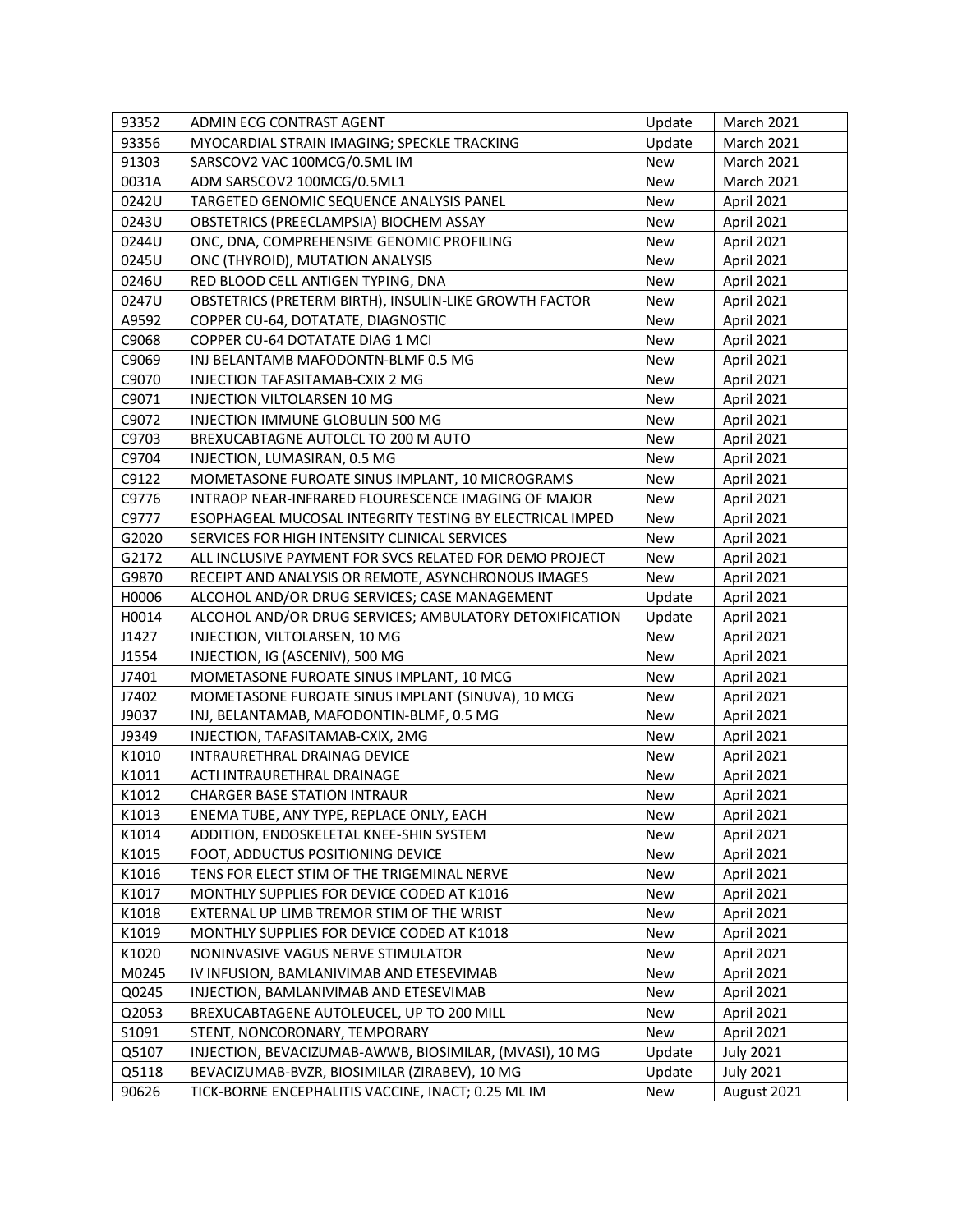| 90627 | TICK-BORNE ENCEPHALITIS VACCINE, INACT; 0.5 ML IM          | New        | August 2021 |
|-------|------------------------------------------------------------|------------|-------------|
| 90671 | PNEUMOCOCCAL CONJUGATE VACCINE, PCV15, IM                  | New        | August 2021 |
| 90677 | PNEUMOCOCCAL CONJUGATE VACCINE, PCV20, IM                  | <b>New</b> | August 2021 |
| 90758 | ZAIRE EBOLAVIRUS VACCINE, LIVE, IM                         | <b>New</b> | August 2021 |
| 0248U | ONCOLOGY (BRAIN), 3D SPHEROID CELL CULTURE, 12 DRUG PANEL  | <b>New</b> | August 2021 |
| 0249U | ONCOLOGY (BREAST), ANALYSIS OF 32 ANALYTES                 | <b>New</b> | August 2021 |
| 0250U | ONCOLOGY (SOLID ORGAN NEOPLASM), ANALYSIS OF 505 GENES     | <b>New</b> | August 2021 |
| 0251U | HEPCIDIN-25, ENZYME-LINKED IMMUNOSORBENT ASSAY             | New        | August 2021 |
| 0252U | FETAL ANEUPLOIDY SHORT TANDEM-REPEAT COMP ANALYSIS         | New        | August 2021 |
| 0253U | REPRODUCTIVE MEDICINE, ANALYSIS OF 24 CHROMOSOMES          | <b>New</b> | August 2021 |
| 0254U | REPRODUCTIVE MEDICINE, ANALYSIS OF 24 CHROMOSOMES          | <b>New</b> | August 2021 |
| 0640T | NONCONTACT NEAR-INFRARED SPECTROSCOPY STUDIES, INTERP      | <b>New</b> | August 2021 |
| 0641T | NONCONTACT NEAR-INFRARED SPECTROSCOPY STUDIES, IMAGE       | <b>New</b> | August 2021 |
| 0642T | NONCONTACT NEAR-INFRARED SPECTROSCOPY STUDIES, INTERP      | <b>New</b> | August 2021 |
| 0643T | TRANSCATH LEFT VENTRIC RESTORATION DEVICE IMPLANT          | <b>New</b> | August 2021 |
| 0644T | TRANSCATH LEFT VENTRIC RESTORATION DEVICE IMPLANT          | <b>New</b> | August 2021 |
| 0645T | TRANSCATH IMPLANT OF CS REDUCTION DEVICE, RIGHT HEART CATH | <b>New</b> | August 2021 |
| 0646T | TRANSCATH TRICUS IMPLANT, PERCUTANEOUS APPROACH            | <b>New</b> | August 2021 |
| 0647T | INSERT GASTROSTOMY TUBE, PERCUTANEOUS                      | <b>New</b> | August 2021 |
| 0648T | QUANTITATIVE MR ANALYSIS OF TISSUE COMP                    | <b>New</b> | August 2021 |
| 0649T | QUANTITATIVE MR ANALYSIS OF TISSUE COMP                    | <b>New</b> | August 2021 |
| 0650T | PROGRAM EVAL (REMOTE) OF SUBCU CARDIAC MONITOR             | <b>New</b> | August 2021 |
| 0651T | MAGNETIC CONTROL CAPSULE ENDOSCOPY                         | <b>New</b> | August 2021 |
| 0652T | EGD, FLEXIBLE, TRANSNASAL; DIAGNOSTIC                      | <b>New</b> | August 2021 |
| 0653T | EGD, FLEXIBLE, TRANSNASAL; WITH BIOPSY                     | New        | August 2021 |
| 0654T | EGD, FLEXIBLE, TRANSNASAL; WITH INSERTION                  | <b>New</b> | August 2021 |
| 0655T | TRANSPERINEAL FOCAL LASER ABLATION                         | <b>New</b> | August 2021 |
| 0656T | VERTEBRAL BODY TETHERING; UP TO 7 SEGMENTS                 | <b>New</b> | August 2021 |
| 0657T | VERTEBRAL BODY TETHERING; 8 OR MORE SEGMENTS               | <b>New</b> | August 2021 |
| 0658T | IMPEDANCE SPECTROSCOPY OF 1 OR MORE LESIONS                | <b>New</b> | August 2021 |
| 0659T | TRANSCATH INTRACORONARY INFUSION                           | <b>New</b> | August 2021 |
| 0660T | IMPLANT ANTER SEGMENT INTRAOCULAR                          | <b>New</b> | August 2021 |
| 0661T | REMOV AND REIMPLANT ANTER SEGMENT                          | <b>New</b> | August 2021 |
| 0662T | SCALP COOLING, MECHANICAL; INITIAL                         | <b>New</b> | August 2021 |
| 0663T | SCALP COOLING, MECHANICAL; PLACE                           | New        | August 2021 |
| 0664T | DONOR HYSTERECTOMY FROM CADAVER                            | New        | August 2021 |
| 0665T | DONOR HYSTERECTOMY FROM LIVING                             | New        | August 2021 |
| 0666T | DONOR HYSTERECTOMY FROM LIVING                             | New        | August 2021 |
| 0667T | DONOR HYSTERECTOMY FROM CADAVER OR LIVING                  | <b>New</b> | August 2021 |
| 0668T | BACKBENCH STANDARD PREP                                    | New        | August 2021 |
| 0669T | BACKBENCH RECONSTRUCT                                      | New        | August 2021 |
| 0670T | <b>BACKBENCH RECONSTRUCT</b>                               | New        | August 2021 |
| A9593 | GALLIUM GA-68 PSMA-11, DIAGNOSTIC, (UCSF)                  | New        | August 2021 |
| A9594 | GALLIUM GA-68 PSMA-11, DIAGNOSTIC, (UCLA)                  | New        | August 2021 |
| C1761 | CATHETER, TRANSLUM IV LITHOTRIPSY, CORONARY                | New        | August 2021 |
| C9075 | INJECTION, CASIMERSEN, 10 MG                               | <b>New</b> | August 2021 |
| C9076 | LISOCABTAGENE MARALEUCEL                                   | <b>New</b> | August 2021 |
| C9077 | INJECTION, CABOTEGRAVIR AND RILPIVIRINE                    | New        | August 2021 |
| C9078 | INJECTION, TRILACICLIB, 1 MG                               | New        | August 2021 |
| C9079 | INJECTION, EVINACUMAB-DGNB, 5 MG                           | New        | August 2021 |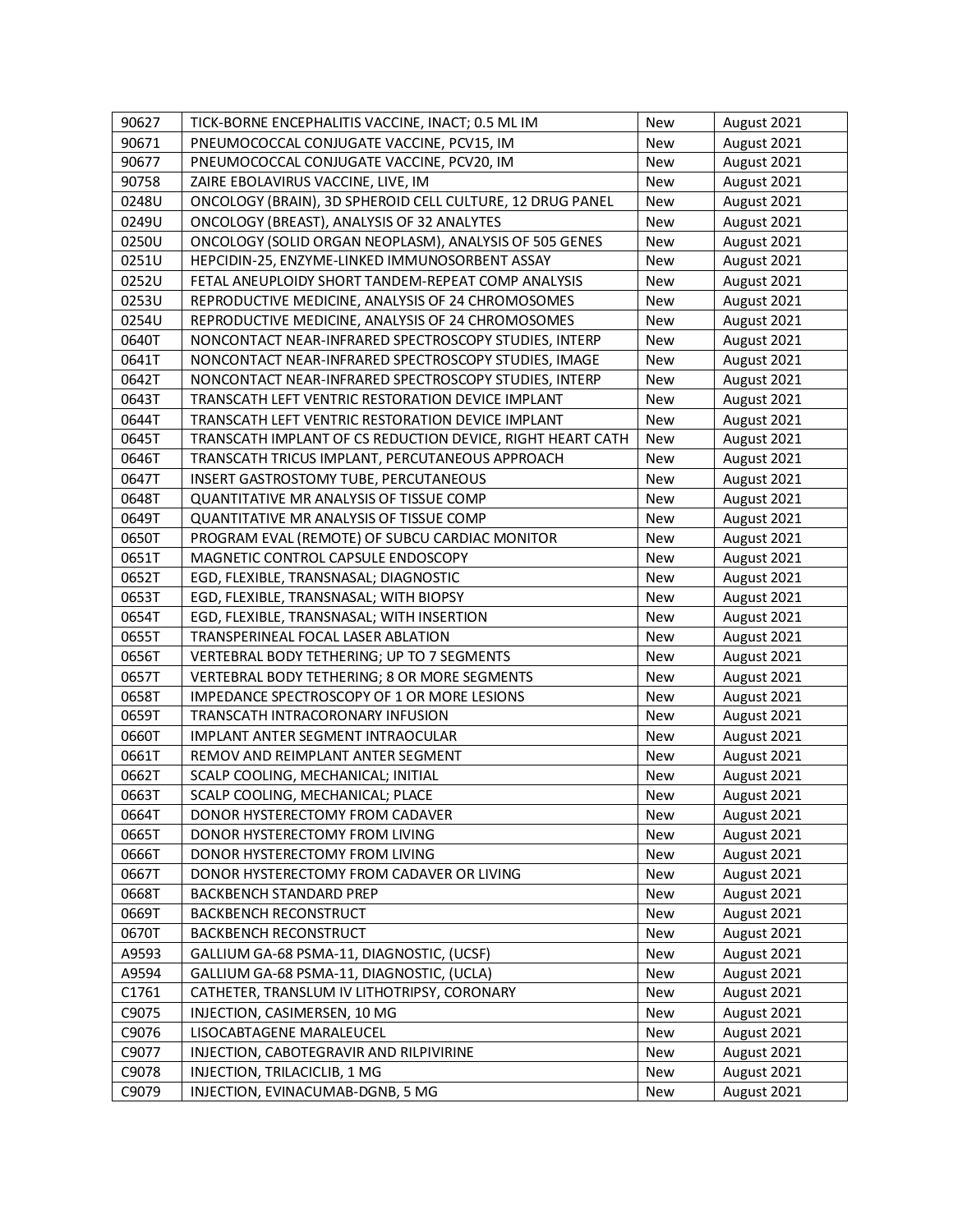| C9080 | INJECTION, MELPHALAN FLUFENAMIDE HCL, 1 MG               | New        | August 2021    |
|-------|----------------------------------------------------------|------------|----------------|
| C9778 | COLPOPEXY, VAGINAL; EP APPROACH                          | <b>New</b> | August 2021    |
| G0327 | COLORECTAL CANCER SCREENING; BLOOD MARKER                | New        | August 2021    |
| J0224 | INJECTION, LUMASIRAN, 0.5 MG                             | <b>New</b> | August 2021    |
| J1951 | INJECTION, LEUPROLIDE ACETATE (FENSOLVI), 0.25 MG        | <b>New</b> | August 2021    |
| J7168 | PROTHROMBIN COMPLEX, KCENTRA, FACTOR IX                  | <b>New</b> | August 2021    |
| J9348 | INJECTION, NAXITAMAB-GQGK, 1 MG                          | <b>New</b> | August 2021    |
| J9353 | INJECTION, MARGETUXIMAB-CMKB, 5 MG                       | New        | August 2021    |
| Q5123 | INJECTION, RITUXIMAB-ARRX, BIOSIMILAR, (RIABNI), 10 MG   | <b>New</b> | August 2021    |
| 90697 | DIPHTHERIA, TETANUS TOXOIDS, VACCINE                     | Update     | September 2021 |
| 0003A | ADM SARSCOV2 30MCG/0.3ML3RD                              | <b>New</b> | September 2021 |
| G2213 | INIT MED TX OPIOID USE D/O ED SET                        | Update     | September 2021 |
| J9314 | INJECTION, ROMIDEPSIN, 0.1MG                             | Update     | September 2021 |
| 0013A | ADM SARSCOV2 100MCG/0.5ML3RD                             | <b>New</b> | September 2021 |
| 20930 | ALLOGRAFT FOR SPINE SURGERY ONLY; MORSELIZED             | Update     | October 2021   |
| 20931 | ALLOGRAFT FOR SPINE SURGERY ONLY; STRUCTURAL             | Update     | October 2021   |
| 20936 | AUTOGRAFT FOR SPINE SURGERY ONLY; LOCAL                  | Update     | October 2021   |
| 20937 | AUTOGRAFT FOR SPINE SURGERY ONLY; MORSELIZED             | Update     | October 2021   |
| 20938 | AUTOGRAFT FOR SPINE SURGERY ONLY; STRUCTURAL             | Update     | October 2021   |
| 20939 | BONE MARROW ASPIRATION FOR BONE GRAFTING                 | Update     | October 2021   |
| 22100 | PARTIAL EXCISION OF POSTERIOR VERTEBRAL COMPONENT        | Update     | October 2021   |
| 22101 | PARTIAL EXCISION OF POSTERIOR VERTEBRAL COMPONENT        | Update     | October 2021   |
| 22102 | PARTIAL EXCISION OF POSTERIOR VERTEBRAL COMPONENT        | Update     | October 2021   |
| 22103 | PARTIAL EXCISION OF POSTERIOR VERTEBRAL COMPONENT        | Update     | October 2021   |
| 22110 | PARTIAL EXCISION OF VERTEBRAL BODY                       | Update     | October 2021   |
| 22112 | PARTIAL EXCISION OF VERTEBRAL BODY                       | Update     | October 2021   |
| 22114 | PARTIAL EXCISION OF VERTEBRAL BODY                       | Update     | October 2021   |
| 22116 | PARTIAL EXCISION OF VERTEBRAL BODY                       | Update     | October 2021   |
| 22206 | OSTEOTOMY OF SPINE, POSTERIOR OR POSTEROLATERAL APPROACH | Update     | October 2021   |
| 22207 | OSTEOTOMY OF SPINE, POSTERIOR OR POSTEROLATERAL APPROACH | Update     | October 2021   |
| 22208 | OSTEOTOMY OF SPINE, POSTERIOR OR POSTEROLATERAL APPROACH | Update     | October 2021   |
| 22210 | OSTEOTOMY OF SPINE, POSTERIOR OR POSTEROLATERAL APPROACH | Update     | October 2021   |
| 22212 | OSTEOTOMY OF SPINE, POSTERIOR OR POSTEROLATERAL APPROACH | Update     | October 2021   |
| 22214 | OSTEOTOMY OF SPINE, POSTERIOR OR POSTEROLATERAL APPROACH | Update     | October 2021   |
| 22216 | OSTEOTOMY OF SPINE, POSTERIOR OR POSTEROLATERAL APPROACH | Update     | October 2021   |
| 22222 | OSTEOTOMY OF SPINE, INCLUDING DISCECTOMY, ANTERIOR       | Update     | October 2021   |
| 22224 | OSTEOTOMY OF SPINE, INCLUDING DISCECTOMY, ANTERIOR       | Update     | October 2021   |
| 22226 | OSTEOTOMY OF SPINE, INCLUDING DISCECTOMY, ANTERIOR       | Update     | October 2021   |
| 22325 | OPEN TREATMENT AND/OR REDUCTION OF VERTEBRAL FRACTURE(S) | Update     | October 2021   |
| 22326 | OPEN TREATMENT AND/OR REDUCTION OF VERTEBRAL FRACTURE(S) | Update     | October 2021   |
| 22327 | OPEN TREATMENT AND/OR REDUCTION OF VERTEBRAL FRACTURE(S) | Update     | October 2021   |
| 22328 | OPEN TREATMENT AND/OR REDUCTION OF VERTEBRAL FRACTURE(S) | Update     | October 2021   |
| 22532 | ARTHRODESIS, LATERAL EXTRACAVITARY TECHNIQUE             | Update     | October 2021   |
| 22533 | ARTHRODESIS, LATERAL EXTRACAVITARY TECHNIQUE             | Update     | October 2021   |
| 22534 | ARTHRODESIS, LATERAL EXTRACAVITARY TECHNIQUE             | Update     | October 2021   |
| 22548 | ARTHRODESIS, ANTERIOR TRANSORAL OR EXTRAORAL TECHNIQUE   | Update     | October 2021   |
| 22556 | ARTHRODESIS, ANTERIOR INTERBODY TECHNIQUE                | Update     | October 2021   |
| 22585 | ARTHRODESIS, ANTERIOR INTERBODY TECHNIQUE                | Update     | October 2021   |
| 22850 | REMOVAL OF POSTERIOR NONSEGMENTAL INSTRUMENTATION        | Update     | October 2021   |
| 22852 | REMOVAL OF POSTERIOR SEGMENTAL INSTRUMENTATION           | Update     | October 2021   |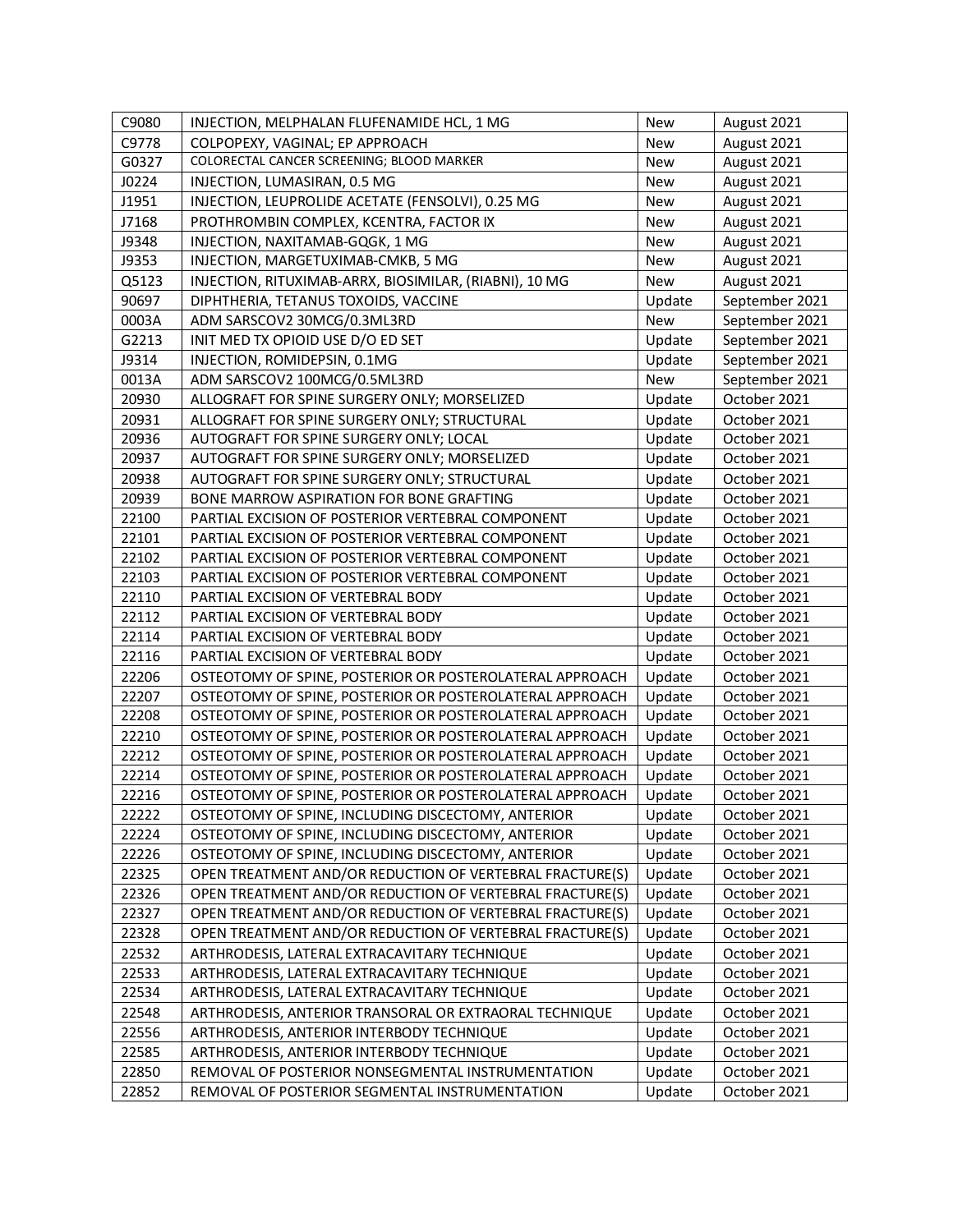| 22855 | REMOVAL OF ANTERIOR INSTRUMENTATION                 | Update | October 2021 |
|-------|-----------------------------------------------------|--------|--------------|
| 23130 | ACROMIOPLASTY OR ACROMIONECTOMY, PARTIAL            | Update | October 2021 |
| 23333 | REMOVAL OF FOREIGN BODY, SHOULDER; DEEP             | Update | October 2021 |
| 23334 | REMOVAL OF PROSTHESIS, INCLUDES DEBRIDEMENT         | Update | October 2021 |
| 23335 | REMOVAL OF PROSTHESIS, INCLUDES DEBRIDEMENT         | Update | October 2021 |
| 23400 | SCAPULOPEXY                                         | Update | October 2021 |
| 23616 | OPEN TREATMENT OF PROXIMAL HUMERAL FRACTURE         | Update | October 2021 |
| 23800 | ARTHRODESIS, GLENOHUMERAL JOINT                     | Update | October 2021 |
| 23802 | ARTHRODESIS, GLENOHUMERAL JOINT                     | Update | October 2021 |
| 24160 | IMPLANT REMOVAL; ELBOW JOINT                        | Update | October 2021 |
| 24164 | IMPLANT REMOVAL; RADIAL HEAD                        | Update | October 2021 |
| 24360 | ARTHROPLASTY, ELBOW; WITH MEMBRANE                  | Update | October 2021 |
| 24361 | ARTHROPLASTY, ELBOW; WITH DISTAL HUMERAL            | Update | October 2021 |
| 24362 | ARTHROPLASTY, ELBOW; WITH IMPLANT                   | Update | October 2021 |
| 24363 | ARTHROPLASTY, ELBOW; WITH DISTAL HUMERUS            | Update | October 2021 |
| 25800 | ARTHRODESIS, WRIST; COMPLETE                        | Update | October 2021 |
| 25805 | ARTHRODESIS, WRIST; WITH SLIDING GRAFT              | Update | October 2021 |
| 25810 | ARTHRODESIS, WRIST; WITH ILIAC OR OTHER AUTOGRAFT   | Update | October 2021 |
| 25820 | ARTHRODESIS, WRIST; LIMITED, WITHOUT BONE GRAFT     | Update | October 2021 |
| 25825 | ARTHRODESIS, WRIST; WITH AUTOGRAFT                  | Update | October 2021 |
| 27033 | ARTHROTOMY, HIP                                     | Update | October 2021 |
| 27090 | REMOVAL OF HIP PROSTHESIS                           | Update | October 2021 |
| 27091 | REMOVAL OF HIP PROSTHESIS; COMPLICATED              | Update | October 2021 |
| 27120 | ACETABULOPLASTY                                     | Update | October 2021 |
| 27122 | ACETABULOPLASTY; RESECTION, FEMORAL HEAD            | Update | October 2021 |
| 27125 | HEMIARTHROPLASTY, HIP, PARTIAL                      | Update | October 2021 |
| 27130 | ARTHROPLASTY, ACETABULAR AND PROXIMAL FEMORAL       | Update | October 2021 |
| 27132 | CONVERSION OF PREVIOUS HIP SURGERY                  | Update | October 2021 |
| 27236 | OPEN TREATMENT OF FEMORAL FRACTURE                  | Update | October 2021 |
| 27280 | ARTHRODESIS, OPEN, SACROILIAC JOINT                 | Update | October 2021 |
| 27331 | ARTHROTOMY, KNEE; INCLUDING JOINT EXPLORATION       | Update | October 2021 |
| 27332 | ARTHROTOMY, WITH EXCISION OF SEMILUNAR CARTILAGE    | Update | October 2021 |
| 27333 | ARTHROTOMY, WITH EXCISION OF SEMILUNAR CARTILAGE    | Update | October 2021 |
| 27403 | ARTHROTOMY WITH MENISCUS REPAIR, KNEE               | Update | October 2021 |
| 27405 | REPAIR, PRIMARY, TORN LIGAMENT AND/OR CAPSULE       | Update | October 2021 |
| 27407 | REPAIR, PRIMARY, TORN LIGAMENT AND/OR CAPSULE       | Update | October 2021 |
| 27409 | REPAIR, PRIMARY, TORN LIGAMENT AND/OR CAPSULE       | Update | October 2021 |
| 27412 | AUTOLOGOUS CHONDROCYTE IMPLANTATION, KNEE           | Update | October 2021 |
| 27437 | ARTHROPLASTY, PATELLA; WITHOUT PROSTHESIS           | Update | October 2021 |
| 27438 | ARTHROPLASTY, PATELLA; WITH PROSTHESIS              | Update | October 2021 |
| 27440 | ARTHROPLASTY, KNEE, TIBIAL PLATEAU                  | Update | October 2021 |
| 27441 | ARTHROPLASTY, KNEE, TIBIAL PLATEAU                  | Update | October 2021 |
| 27442 | ARTHROPLASTY, FEMORAL CONDYLES OR TIBIAL PLATEAU(S) | Update | October 2021 |
| 27443 | ARTHROPLASTY, FEMORAL CONDYLES OR TIBIAL PLATEAU(S) | Update | October 2021 |
| 27486 | REVISION OF TOTAL KNEE ARTHROPLASTY                 | Update | October 2021 |
| 27487 | REVISION OF TOTAL KNEE ARTHROPLASTY                 | Update | October 2021 |
| 27488 | REMOVAL OF PROSTHESIS                               | Update | October 2021 |
| 27700 | ARTHROPLASTY, ANKLE                                 | Update | October 2021 |
| 27702 | ARTHROPLASTY, ANKLE; WITH IMPLANT (TOTAL ANKLE)     | Update | October 2021 |
| 27703 | ARTHROPLASTY, ANKLE; REVISION, TOTAL ANKLE          | Update | October 2021 |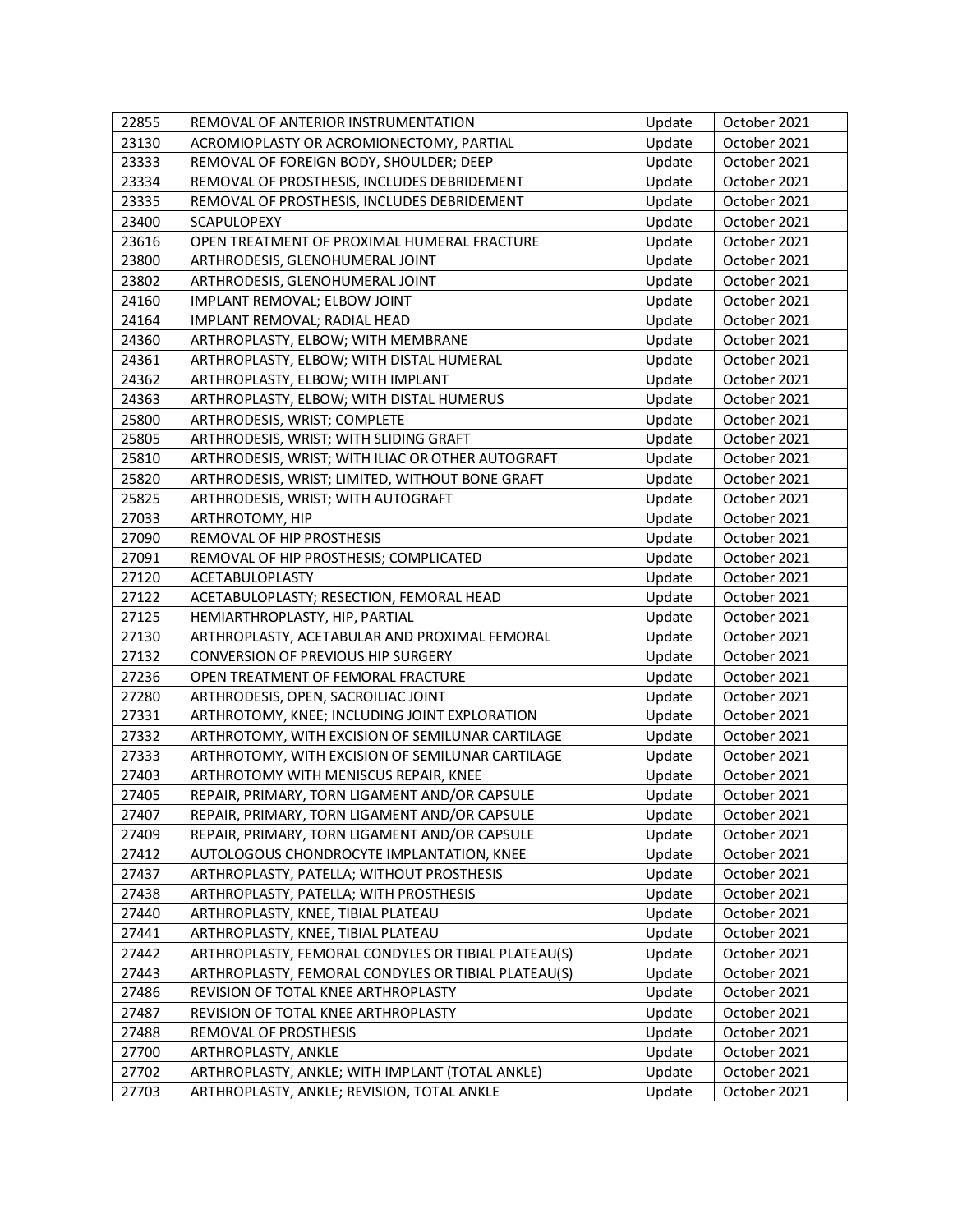| 27704 | REMOVAL OF ANKLE IMPLANT                                | Update | October 2021 |
|-------|---------------------------------------------------------|--------|--------------|
| 27870 | ARTHRODESIS, ANKLE, OPEN                                | Update | October 2021 |
| 28446 | OPEN OSTEOCHONDRAL AUTOGRAFT, TALUS                     | Update | October 2021 |
| 29863 | ARTHROSCOPY, HIP, SURGICAL; WITH SYNOVECTOMY            | Update | October 2021 |
| 29887 | ARTHROSCOPY, KNEE, SURGICAL; DRILLING                   | Update | October 2021 |
| 62365 | REMOVAL OF SUBCUTANEOUS RESERVOIR OR PUMP               | Update | October 2021 |
| 62367 | ELECTRONIC ANALYSIS OF PROGRAMMABLE, IMPLANTED PUMP     | Update | October 2021 |
| 62368 | ELECTRONIC ANALYSIS OF PROGRAMMABLE, IMPLANTED PUMP     | Update | October 2021 |
| 62369 | ELECTRONIC ANALYSIS OF PROGRAMMABLE, IMPLANTED PUMP     | Update | October 2021 |
| 62370 | ELECTRONIC ANALYSIS OF PROGRAMMABLE, IMPLANTED PUMP     | Update | October 2021 |
| 63044 | LAMINOTOMY (HEMILAMINECTOMY), WITH DECOMPRESSION        | Update | October 2021 |
| 63050 | LAMINOPLASTY, CERVICAL, WITH DECOMPRESSION              | Update | October 2021 |
| 63051 | LAMINOPLASTY, CERVICAL, WITH DECOMPRESSION              | Update | October 2021 |
| 63170 | LAMINECTOMY WITH MYELOTOMY                              | Update | October 2021 |
| 63172 | LAMINECTOMY WITH DRAINAGE; SUBARACHNOID SPACE           | Update | October 2021 |
| 63173 | LAMINECTOMY WITH DRAINAGE; PERITONEAL OR PLEURAL SPACE  | Update | October 2021 |
| 63185 | LAMINECTOMY WITH RHIZOTOMY; ONE OR TWO SEGMENTS         | Update | October 2021 |
| 63190 | LAMINECTOMY WITH RHIZOTOMY; MORE THAN TWO SEGMENTS      | Update | October 2021 |
| 63191 | LAMINECTOMY WITH SECTION OF SPINAL ACCESSORY NERVE      | Update | October 2021 |
| 63194 | LAMINECTOMY WITH CORDOTOMY                              | Update | October 2021 |
| 63195 | LAMINECTOMY WITH CORDOTOMY                              | Update | October 2021 |
| 63196 | LAMINECTOMY WITH CORDOTOMY                              | Update | October 2021 |
| 63197 | LAMINECTOMY WITH CORDOTOMY                              | Update | October 2021 |
| 63198 | LAMINECTOMY WITH CORDOTOMY                              | Update | October 2021 |
| 63199 | LAMINECTOMY WITH CORDOTOMY                              | Update | October 2021 |
| 63250 | LAMINECTOMY FOR EXCISION OR OCCLUSION                   | Update | October 2021 |
| 63251 | LAMINECTOMY FOR EXCISION OR OCCLUSION                   | Update | October 2021 |
| 63252 | LAMINECTOMY FOR EXCISION OR OCCLUSION                   | Update | October 2021 |
| 63265 | LAMINECTOMY FOR EXCISION OR EVACUATION                  | Update | October 2021 |
| 63266 | LAMINECTOMY FOR EXCISION OR EVACUATION                  | Update | October 2021 |
| 63267 | LAMINECTOMY FOR EXCISION OR EVACUATION                  | Update | October 2021 |
| 63268 | LAMINECTOMY FOR EXCISION OR EVACUATION                  | Update | October 2021 |
| 63270 | LAMINECTOMY FOR EXCISION OF INTRASPINAL LESION          | Update | October 2021 |
| 63271 | LAMINECTOMY FOR EXCISION OF INTRASPINAL LESION          | Update | October 2021 |
| 63272 | LAMINECTOMY FOR EXCISION OF INTRASPINAL LESION          | Update | October 2021 |
| 63273 | LAMINECTOMY FOR EXCISION OF INTRASPINAL LESION          | Update | October 2021 |
| 63275 | LAMINECTOMY FOR BIOPSY/EXCISION OF INTRASPINAL NEOPLASM | Update | October 2021 |
| 63276 | LAMINECTOMY FOR BIOPSY/EXCISION OF INTRASPINAL NEOPLASM | Update | October 2021 |
| 63277 | LAMINECTOMY FOR BIOPSY/EXCISION OF INTRASPINAL NEOPLASM | Update | October 2021 |
| 63278 | LAMINECTOMY FOR BIOPSY/EXCISION OF INTRASPINAL NEOPLASM | Update | October 2021 |
| 63280 | LAMINECTOMY FOR BIOPSY/EXCISION OF INTRASPINAL NEOPLASM | Update | October 2021 |
| 63281 | LAMINECTOMY FOR BIOPSY/EXCISION OF INTRASPINAL NEOPLASM | Update | October 2021 |
| 63282 | LAMINECTOMY FOR BIOPSY/EXCISION OF INTRASPINAL NEOPLASM | Update | October 2021 |
| 63283 | LAMINECTOMY FOR BIOPSY/EXCISION OF INTRASPINAL NEOPLASM | Update | October 2021 |
| 63285 | LAMINECTOMY FOR BIOPSY/EXCISION OF INTRASPINAL NEOPLASM | Update | October 2021 |
| 63286 | LAMINECTOMY FOR BIOPSY/EXCISION OF INTRASPINAL NEOPLASM | Update | October 2021 |
| 63287 | LAMINECTOMY FOR BIOPSY/EXCISION OF INTRASPINAL NEOPLASM | Update | October 2021 |
| 63290 | LAMINECTOMY FOR BIOPSY/EXCISION OF INTRASPINAL NEOPLASM | Update | October 2021 |
| 63295 | OSTEOPLASTIC RECONSTRUCTION OF DORSAL SPINAL ELEMENTS   | Update | October 2021 |
| 63300 | <b>VERTEBRAL CORPECTOMY</b>                             | Update | October 2021 |